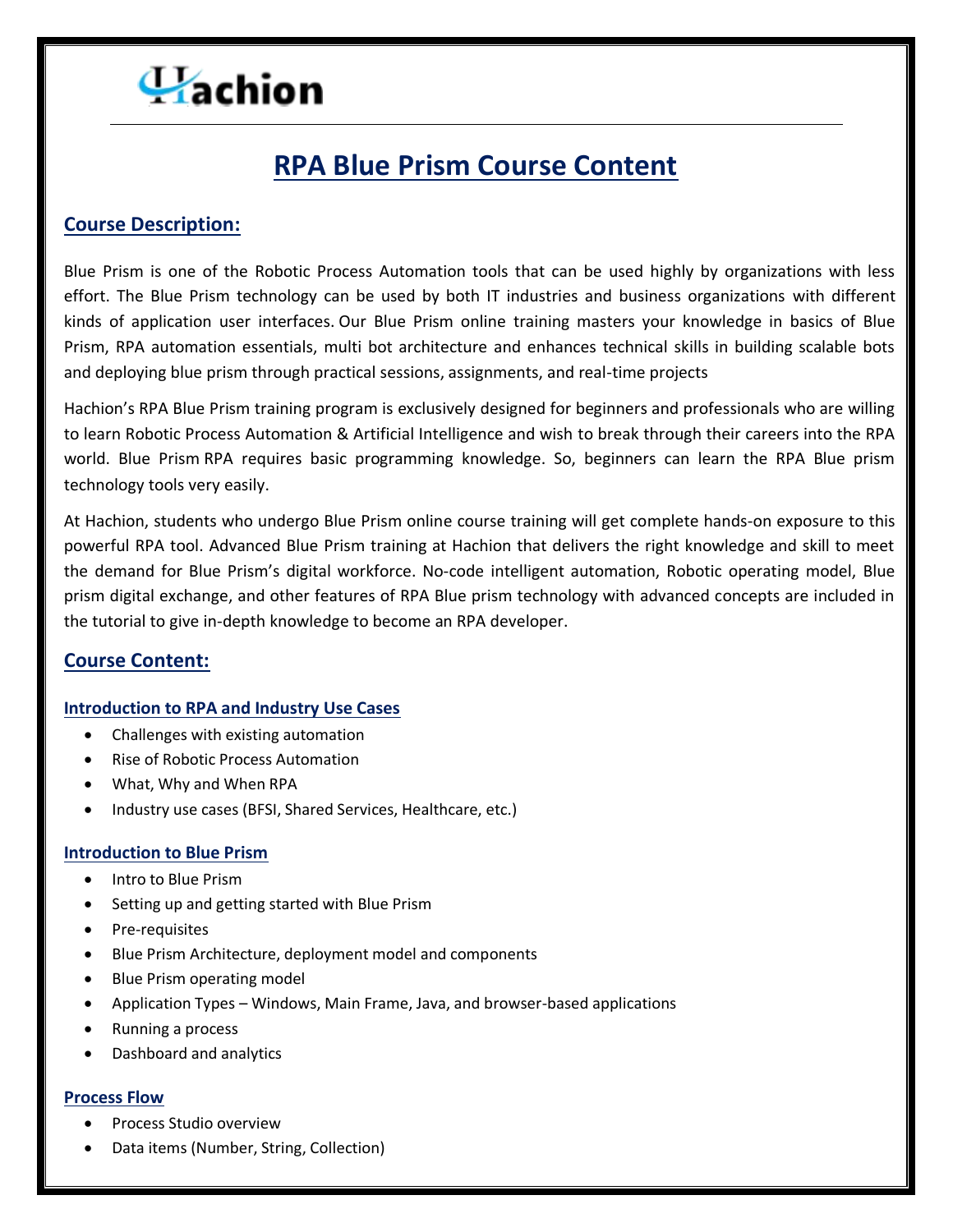

- Decisions, Calculations, and Choice
- Collections, Circular paths, and Loops
- Layers of controlling
- Pages for Organization
- Assignment

#### **Business Objects and Process Layers**

- Object studio and Process studio,
- Differences action Stages
- Application Modeler Accessibility Mode, Win32 mode, HTML & SAP Mode
- Spying Elements
- Attributes
- BO stages
- Attach and Detach
- Action inputs and outputs
- Data items as Inputs
- Assignment

#### **VBO**

- Introduction to VBO
- File Management
- Collection
- Utility
- XML
- Database
- Assignment

#### **Inputs and Outputs**

- Inputs, Output and Startup Parameters
- Data item Visibility
- Data types
- Control Room
- Process Outputs
- Assignment

#### **Excel Automation**

- Read Date
- Write Data
- Merge to Excel
- Net excel file create
- Data matching
- Assignment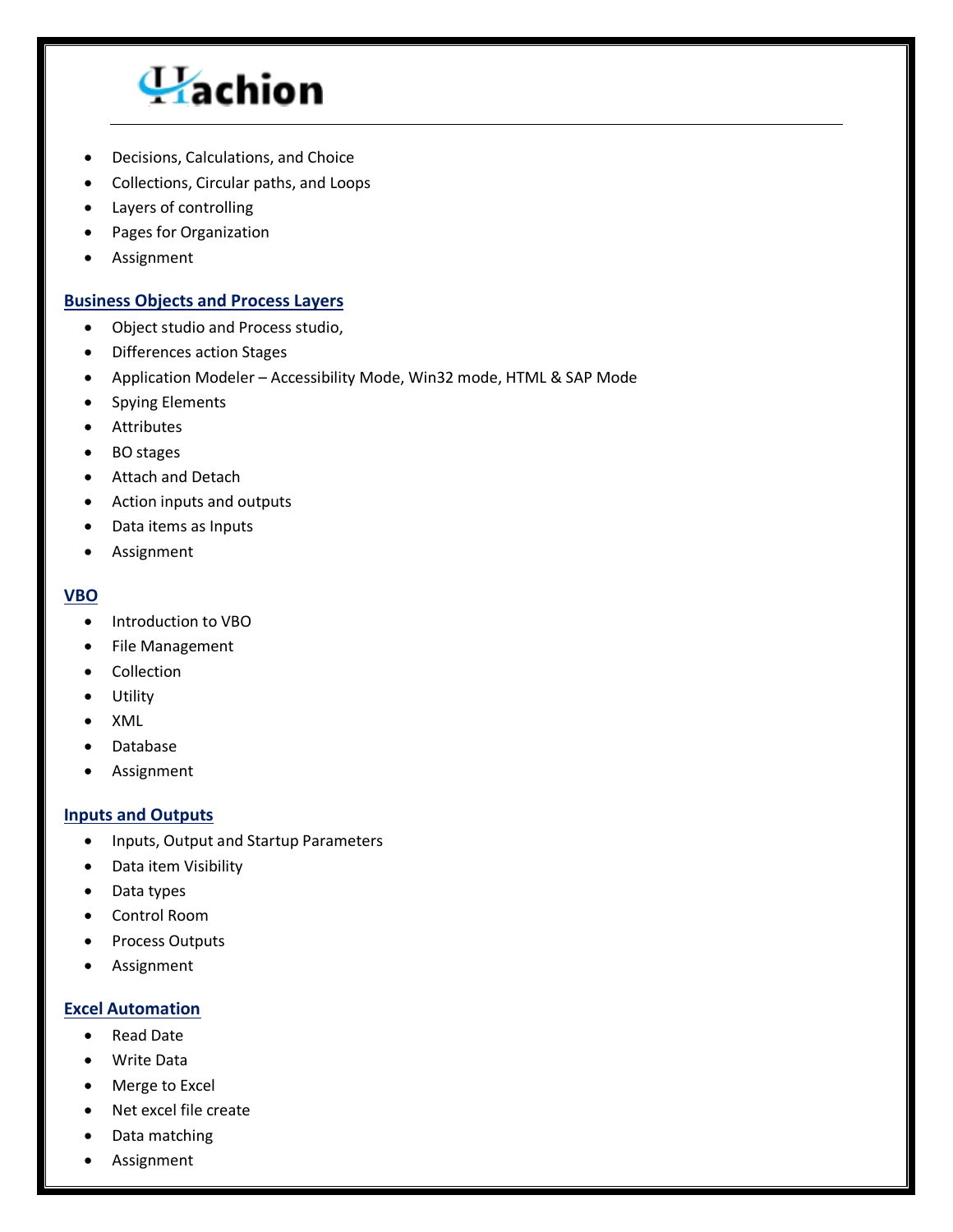### **Email Automation**

- Receive Email
- Send Email
- Download Attachment
- Assignment

# **Error Management – Exceptional Handling**

- Recover and Resume
- Throwing Exceptions
- Preserving the Current Exceptions
- **•** Exception Bubbling & Exception Blocks
- Exceptional Handling in Practice
- Assignment

# **Debugging**

- Debug process & VBO
- Step in, over and out
- Debug complex process
- Assignment

#### **Case Management – Work Queues**

- Queue Items
- Work Queue Configuration
- Defer
- Attempts
- Pause and Resume
- Filters
- Reports
- Assignment

#### **Release Manager and Logging**

- Safe Stop
- Collection Actions
- Choice Stage
- Log Viewer
- System Manager
- Process / Business Object grouping
- Process and Object references
- Export and Import
- Packages and Releases
- Assignment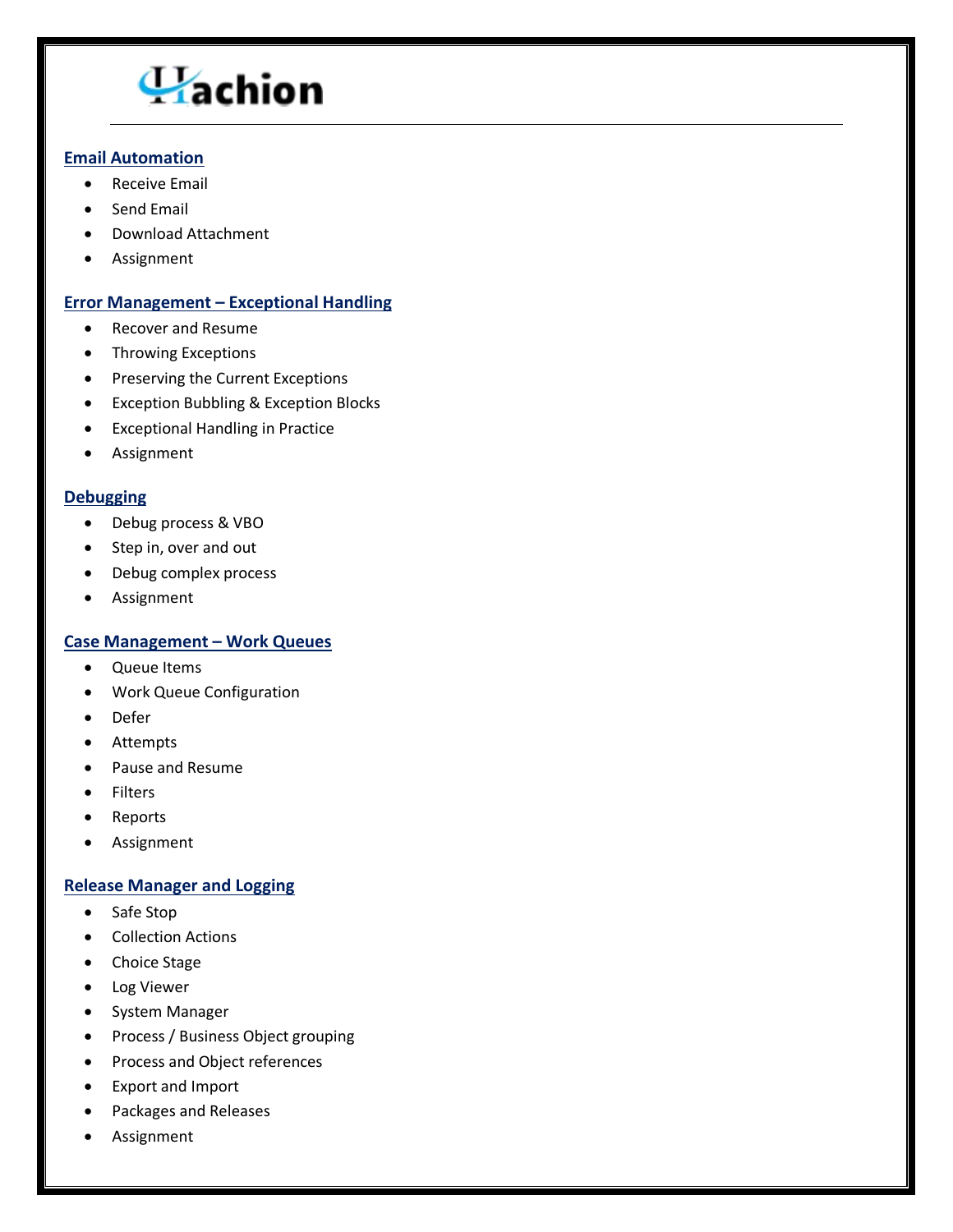#### **Surface Automation**

- Introduction to Surface Automation
- Training Application and Object Model
- Interacting with Application Elements (Text boxes, Combo boxes, buttons etc.)
- Tabulated Data
- Sending Key events and Special keys
- Assignment

#### **VB.Net / C# Introduction**

- Overview of VB.Net/ C#
- Visual Studio overview
- Write small codes using VB.Net
- Assignment

#### **Code Stage**

- Building own business object
- Creating one VBO and consuming in Object and Process Studio
- Assignment

#### **Blue Prism Login Agent**

- Overview and setup
- Login agent in Production
- Setting up Blue Prism run time resource
- Assignment

#### **System Admin Function**

- Use of Environment Variables
- Publish process
- Run process from Control Room
- Package and release management
- Scheduling of processes
- Security management (User and role)
- Assignment

#### **Database Automation**

- Database configuration
- Query execution
- Record insertion
- Store procedure execution
- Input / output
- Assignment